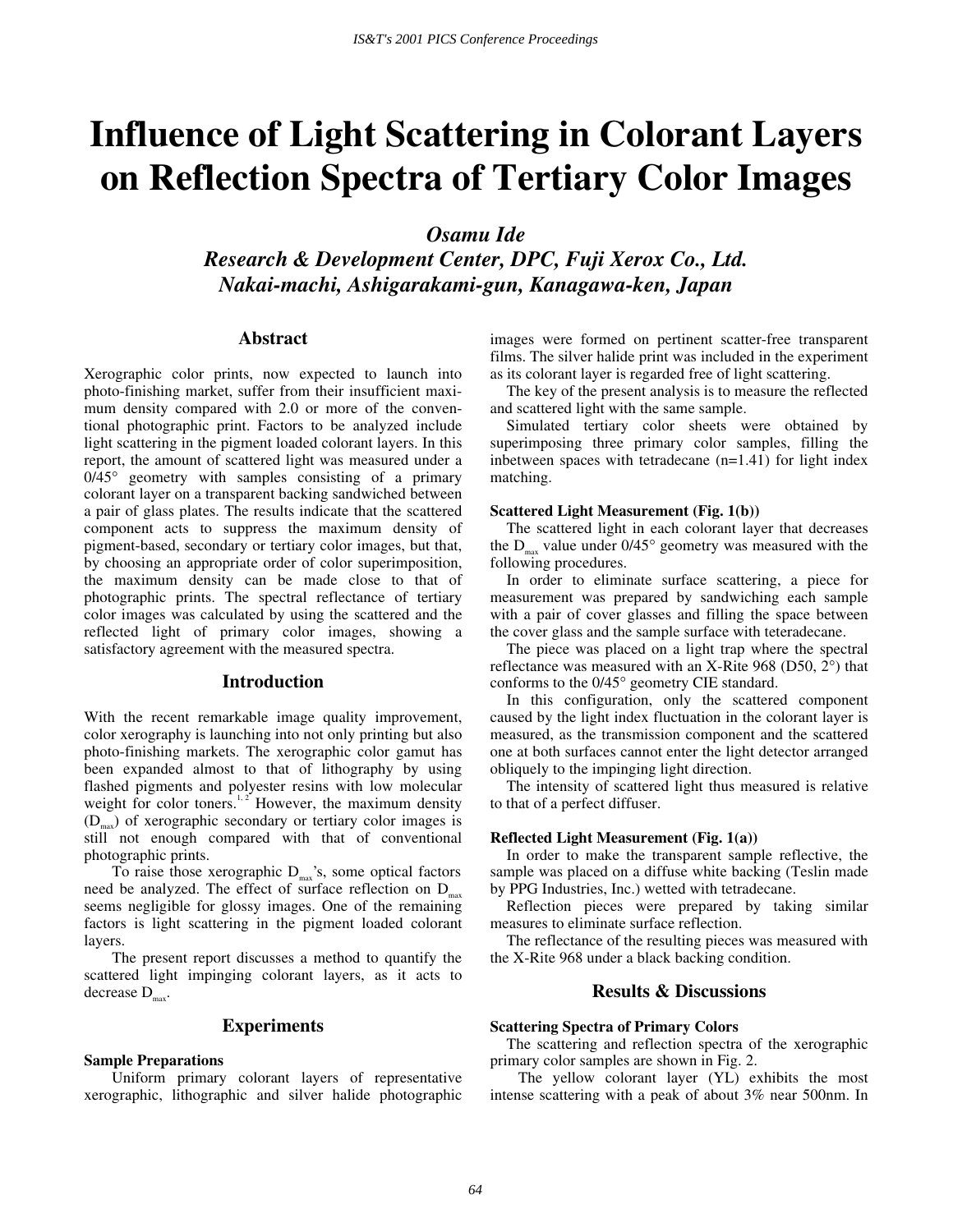the case of the magenta layer (ML), the scattering has a peak near 600nm. In either case, the scattering peaks at the bathochromic side of the absorption edge. It is evident that among the three colorants, scattering is significant for YL and ML while that of the cyan layer (CL) is far weaker.

#### **Layer Order Optimization for Tertiary Color**

Figure 2 indicates that the light scattered by YL must be well absorbed by ML. When YL lies beneath ML, the incident light to be scattered by YL is first weakened by ML, and the scattered light again absorbed by ML. Thus, the intensity of the scattered light from YL is drastically reduced.

In contrast, as the scattered spectrum for ML does not coincide with the absorption of YL, the layer order between YL and ML has a far less effect on the scattering caused by ML. However, as the ML scattering spectrum coincides with the CL absorption spectrum, the scattering caused by ML can be effectively reduced by placing CL above ML.



*Figure 1. Measurement schematics for (a) reflected and (b) scattered light.* 



*Figure 2. (a) Scatted and (b) reflected light spectra of xerographic primary color samples.*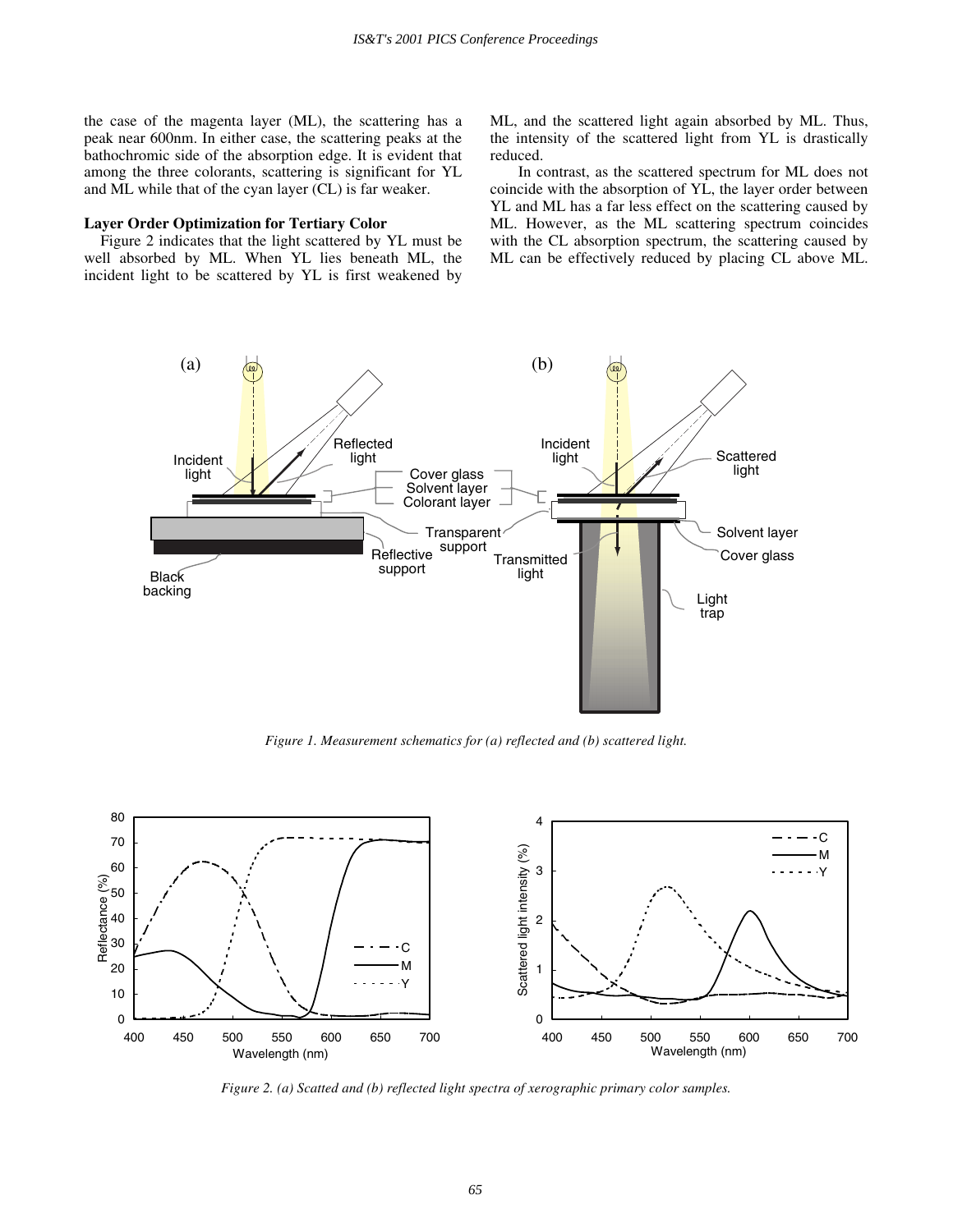As CL shows the least scattering among the three, the layer order of Y, M and C from the bottom must certainly be the most desirable in order to minimize the scattered light of the tertiary color.

Figure 3 shows the reflected and scattered light spectra of xerographic tertiary color samples. In the figure, the layer order is expressed from the support side. The validity of the above speculation is confirmed.

Now, in a strict discussion of reflected light spectra, surface reflection and multiple reflection must also be taken into account. But, for samples with a flat surface, the former factor is negligible, and for high density samples such as tertiary color ones the latter contributes little, too. Accordingly, for samples satisfying the above conditions, reflectance  $(R<sub>i</sub>)$  is assumed to be the sum of the scattered light  $(R_s)$  and the reflectance dependent on the colorant layer absorption alone. The latter factor will be designated as  $R_a$ , which was determined by subtracting the absorbed light in the colorant layer from the reflectance of the white backing.

Figure 3 also includes the spectra of  $R_a$  obtained by subtracting  $\text{Rc}$  from  $\text{R}_{t}$  according to the above assumption.

As  $R_a$  is constant independently of layer order in Fig. 3, the assumption must be correct. Then, the color order with the minimum  $R_s$  can maximize the density.

 With lithographic samples, similar results with more intense scattering (particularly of YL) were obtained as shown in Fig. 4. Such difference in scattering may come from the difference in pigment dispersion conditions for the two systems.

Figure 5 shows the scattered spectra for the silver halide photographic samples, indicating that far weaker scattering takes place for primary as well as tertiary colors than in the xerographic and lithographic samples.



*Figure 3. Spectral intensities of Rs, Rt and Ra of xerographic tertiary color samples.* 



*Figure 4. Scattered light spectra of lithographic samples.* 



*Figure 5. Scattered light spectra of photographic samples.* 

These results confirm that the scattering is mainly caused by pigment colorants used in xerographic toner and lithographic ink.

#### **Calculation of Reflection Density**

From the data of Fig. 3 and Fig. 5, the visual density corresponding to  $R_1$ ,  $R_s$  and  $R_a$  for xerographic and photographic tertiary color samples were calculated as shown in Table 1.

Table 1 reveals that the pigment-based xerographic samples show a strong dependence of density on layer order while the dye-based photographic ones show a far less dependence.